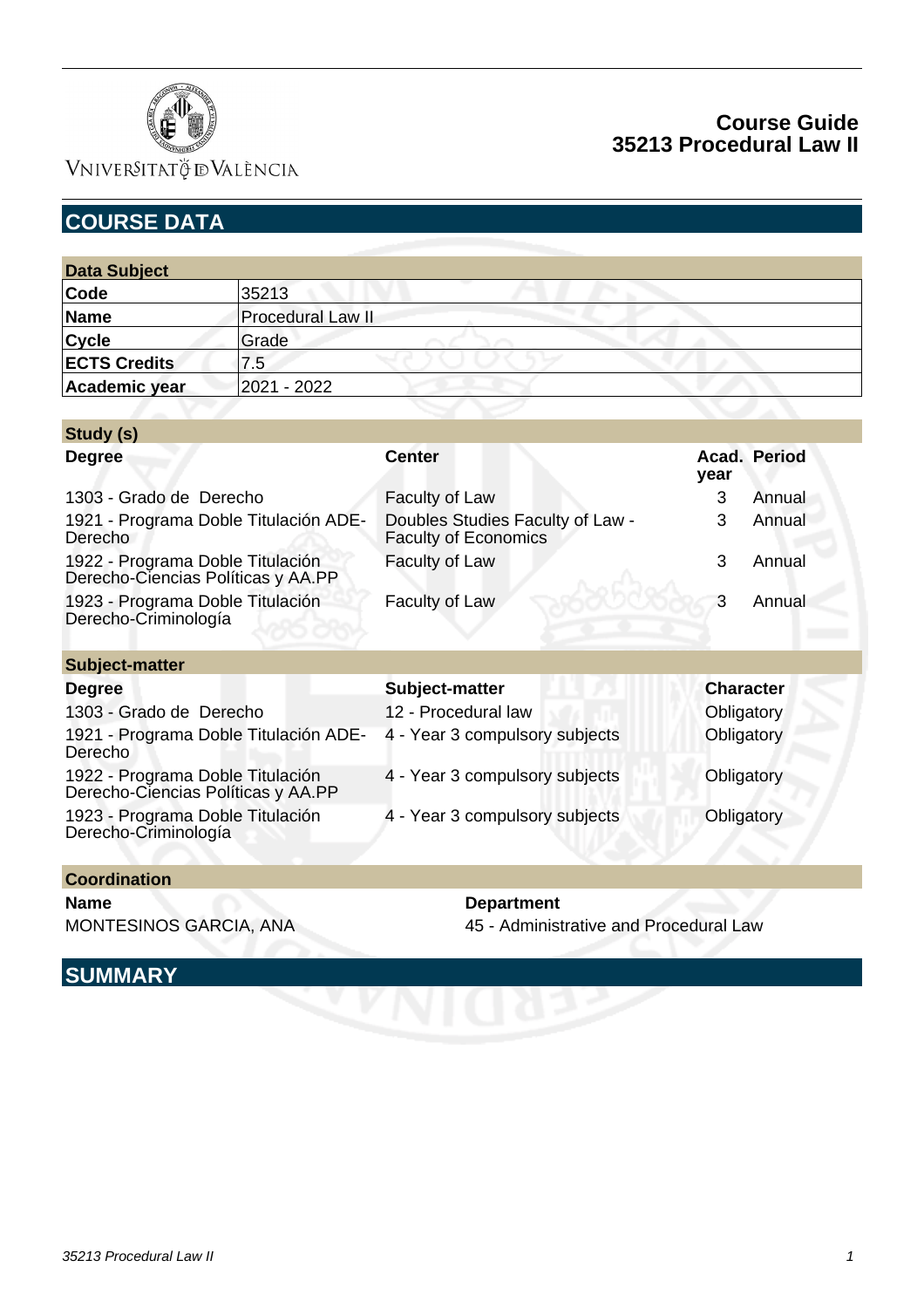

### **VNIVERSITATÖ IDVALÈNCIA**

## **Course Guide 35213 Procedural Law II**

Through this course the student acquires the knowledge to defend the interests of private law of any natural or legal person, either by going to the custody of the jurisdiccional bodies as other alternative ways to resolve business conflicts of this nature.

The general objectives shouldbe achieved through this module by the student teaching are:

a) Knowledge of the basic institutions that make up thecivil proceedings for a declarationas an instrument of protection of private legal relations damaged, unknown or disputed.

b) Knowledge of the procedures forroutine and special declarative processes.

c) Knowledge of the waysexistingand executiveinterim protectionin our legal system.

d) Knowledge of other institutions involved incivil proceedings that do not involvejudicial power given by judges and magistratessuch as arbitration and voluntary jurisdiction.

This course enables the student to know an essential branch of law for the exercise of any profession in the legal field, both to work on the Administration of Justice and the general public.

This course is taught in the third year of law degree. This means that already has knowledge of Civil, Commercial and Introduction to procedural law.

## **PREVIOUS KNOWLEDGE**

#### **Relationship to other subjects of the same degree**

There are no specified enrollment restrictions with other subjects of the curriculum.

#### **Other requirements**

Es recomendable tener superadas las asignaturas de Introducción al Derecho Procesal y todas las asignaturas sobre materias de Derecho Privado de los cursos primero y segundo.

## **OUTCOMES**

#### **1303 - Grado de Derecho**

- Know the content and application of each of the branches of the legal system.
- Understand the legal system as unitary and have an interdisciplinary perspective of legal problems.
- Be able to apply constitutional principles and values, the respect for human rights, with special attention to equality between men and women, sustainability and the culture of peace as working tools in the interpretation of the legal system.
- Understand the constitutional regulatory framework, the political institutions of the State and their functioning.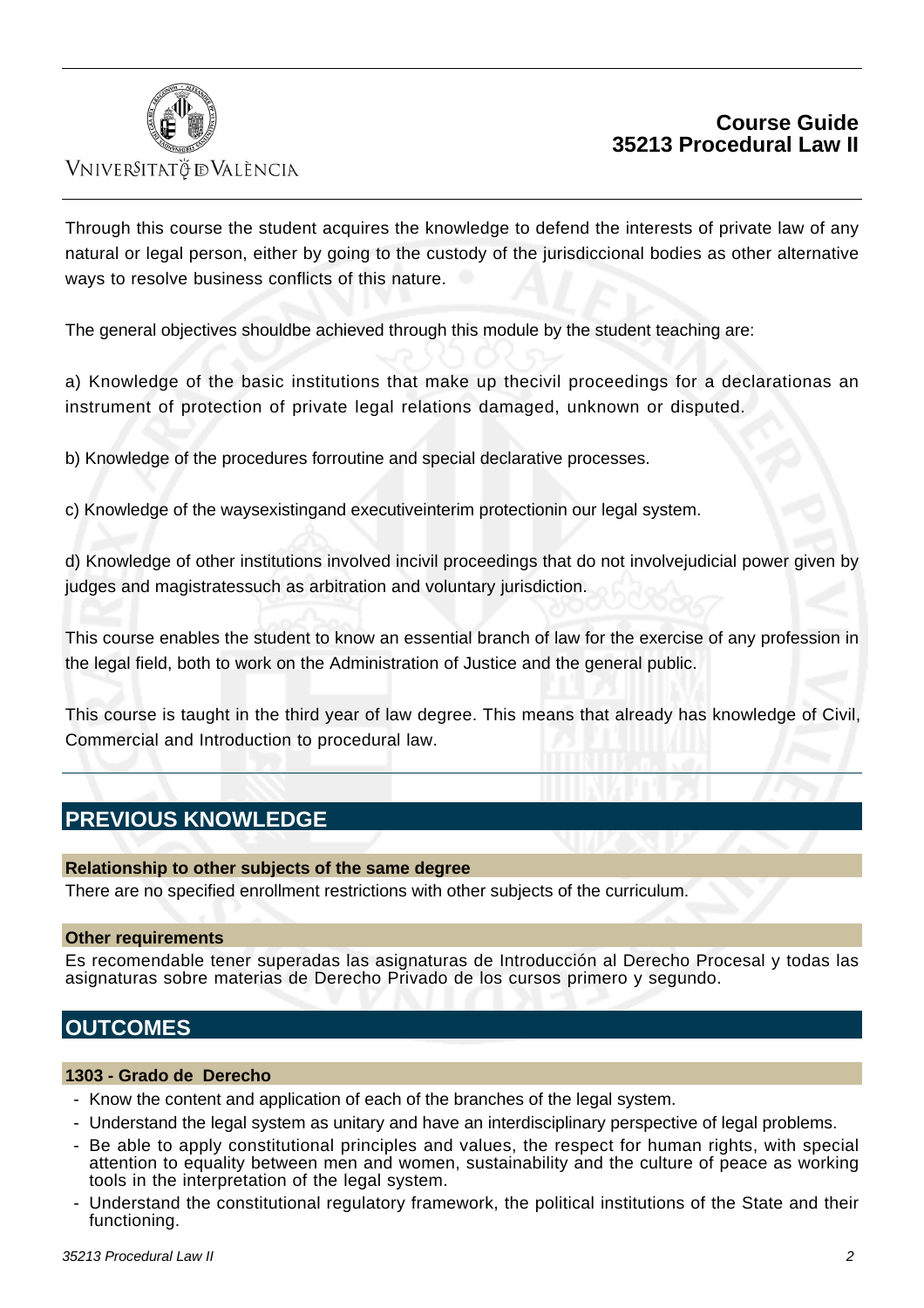

### **Course Guide 35213 Procedural Law II**

## VNIVERSITATÖ ID VALÈNCIA

- Know the community and international regulatory framework, its institutions and their functioning.
- Be able to use legal sources (legal, jurisprudential and doctrinal).
- Be able to read and interpret legal texts.
- Be able to communicate correctly both orally and in writing in the field of law.
- Be able to analyse legal problems and synthesise their approach and resolution.
- Develop critical awareness for the analysis of the legal system and develop the legal dialectic.
- Acquire basic knowledge of legal arguments.
- Be able to use information and communication technology to obtain and select legal information.
- Have negotiation and conciliation skills.
- Understand the basic functions of the different legal professions.
- Understand the concept of civil protection and its forms.
- Understand the phenomenon of civil process, characteristics and interests conflcito
- Determine the courts with civil jurisdiction and venue in Spain.
- Identify the parts of civil process.
- Identify and analyze the provisions common to all processes.
- Identify and know how to apply the procedural aspects of ordinary and special civil protection.
- To know and apply the rules on arbitration, mediation and conciliation.

Get-technology skills.

- Learn to show a critical attitude towards reality and legal solutions.

## **DESCRIPTION OF CONTENTS**

#### **1. Introduction to the course.**

Private interests, adjudication and non-judicial disputes resolution means. Principles of the civil procedure.

| 2. |  |
|----|--|
|    |  |
|    |  |
| 3. |  |
|    |  |
|    |  |
|    |  |
|    |  |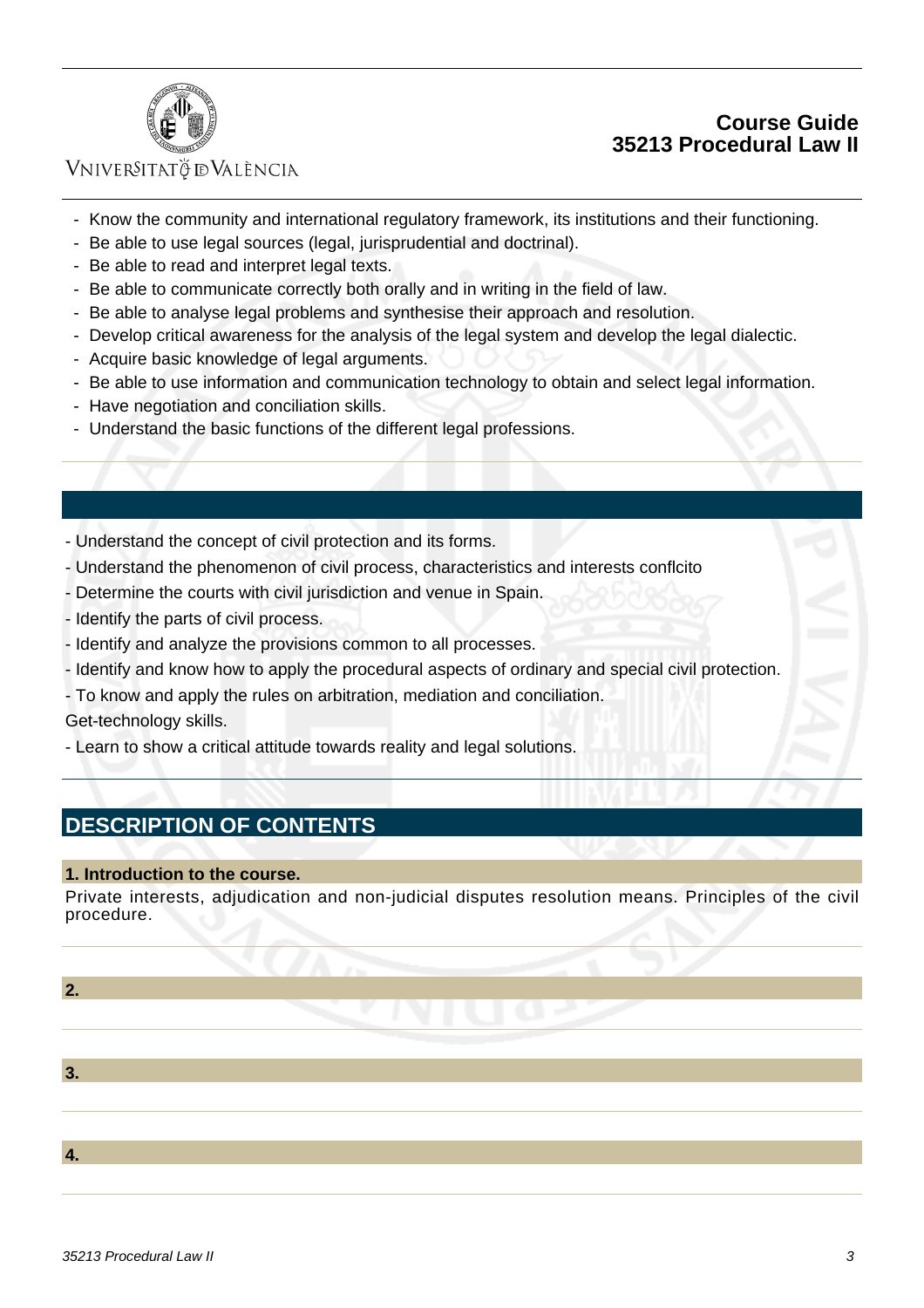

**Course Guide 35213 Procedural Law II**

# VNIVERSITAT<del>ğ</del> dValència

| 5.               |                     |                        |               |  |
|------------------|---------------------|------------------------|---------------|--|
|                  |                     |                        |               |  |
| 6.               | $\mathbb{R}$<br>ĭ.  | Λ<br>$\ddot{\text{o}}$ | $\mathcal{N}$ |  |
|                  |                     |                        |               |  |
|                  |                     |                        |               |  |
| $\overline{7}$ . |                     |                        |               |  |
|                  |                     |                        |               |  |
| 8.               |                     |                        |               |  |
|                  |                     |                        |               |  |
|                  |                     |                        |               |  |
| 9.               |                     |                        |               |  |
|                  | 0.00<br>Á           |                        |               |  |
| 10.              |                     |                        |               |  |
|                  | $\mathbf{r}$<br>. . |                        | $\sqrt{2}$    |  |
|                  |                     |                        |               |  |
| $11.$            |                     |                        |               |  |
|                  | ī.                  |                        | $\sqrt{2}$    |  |
| $12.$            |                     |                        |               |  |
|                  |                     |                        |               |  |
| $13.$            |                     |                        |               |  |
|                  |                     |                        |               |  |
|                  |                     |                        |               |  |
| 14.              |                     |                        | ۳             |  |
|                  | <b>WWW14X33</b>     |                        |               |  |
| 15.              |                     |                        |               |  |
|                  |                     |                        |               |  |
|                  |                     |                        |               |  |
| 16.              |                     |                        |               |  |
|                  |                     |                        |               |  |
| $17.$            |                     |                        |               |  |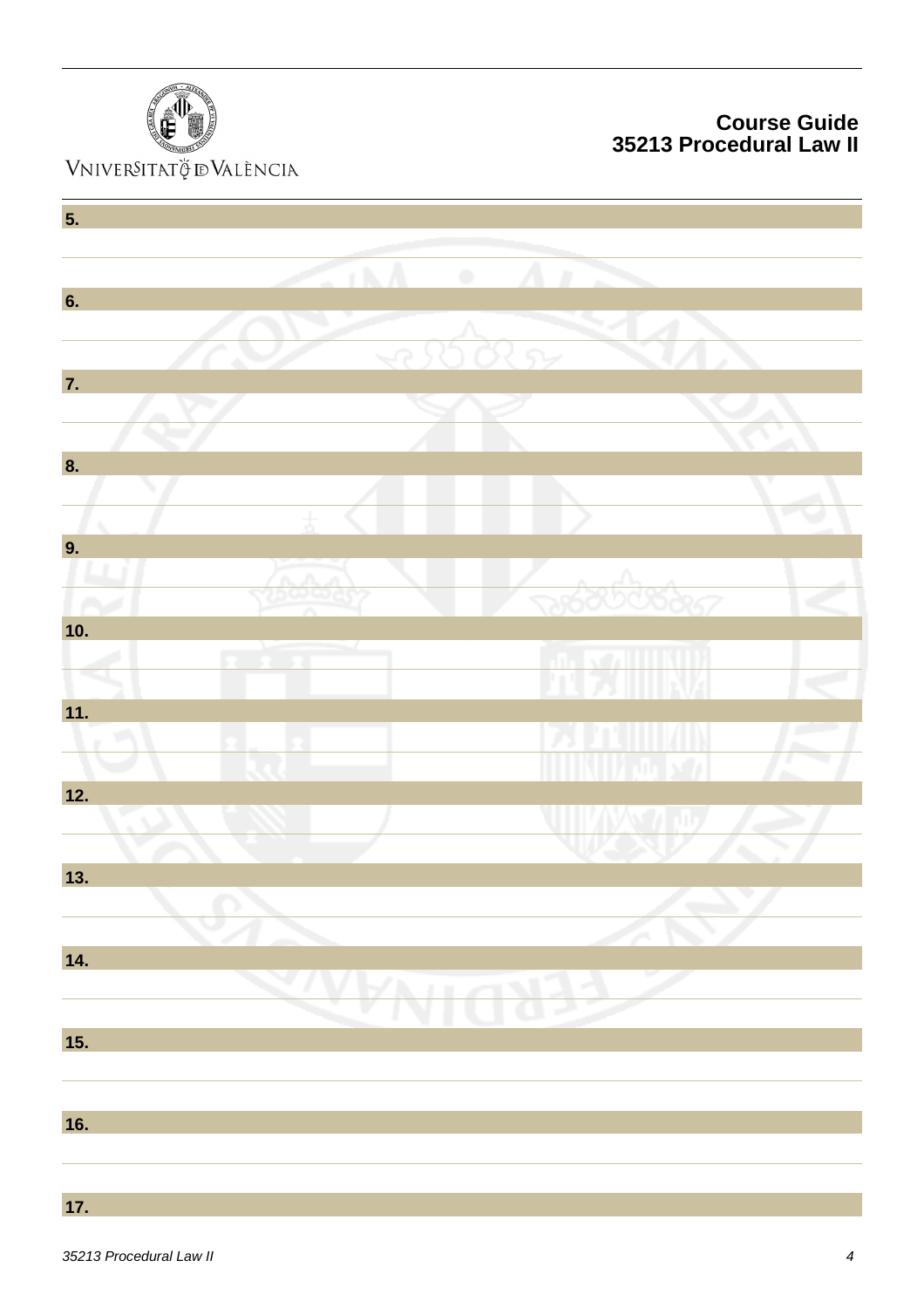

## **Course Guide 35213 Procedural Law II**

VNIVERSITATO DVALENCIA

| 18. |  |
|-----|--|
|     |  |
|     |  |
| 19. |  |
|     |  |
|     |  |
| 20. |  |

# **WORKLOAD**

| <b>ACTIVITY</b>                              | <b>Hours</b> | % To be attended |
|----------------------------------------------|--------------|------------------|
| Theoretical and practical classes            | 75,00        | 100              |
| Attendance at events and external activities | 5,00         | 0                |
| Development of group work                    | 9,00         | 0                |
| Development of individual work               | 2,50         | O                |
| Study and independent work                   | 40,00        |                  |
| Readings supplementary material              | 5,00         |                  |
| Preparation of evaluation activities         | 15,00        | ∩                |
| <b>Preparing lectures</b>                    | 15,00        | O                |
| Preparation of practical classes and problem | 15,00        | O                |
| <b>Resolution of case studies</b>            | 5,00         |                  |
| Resolution of online questionnaires          | 1,00         | 0                |
| TOTAL                                        | 187,50       |                  |

# **TEACHING METHODOLOGY**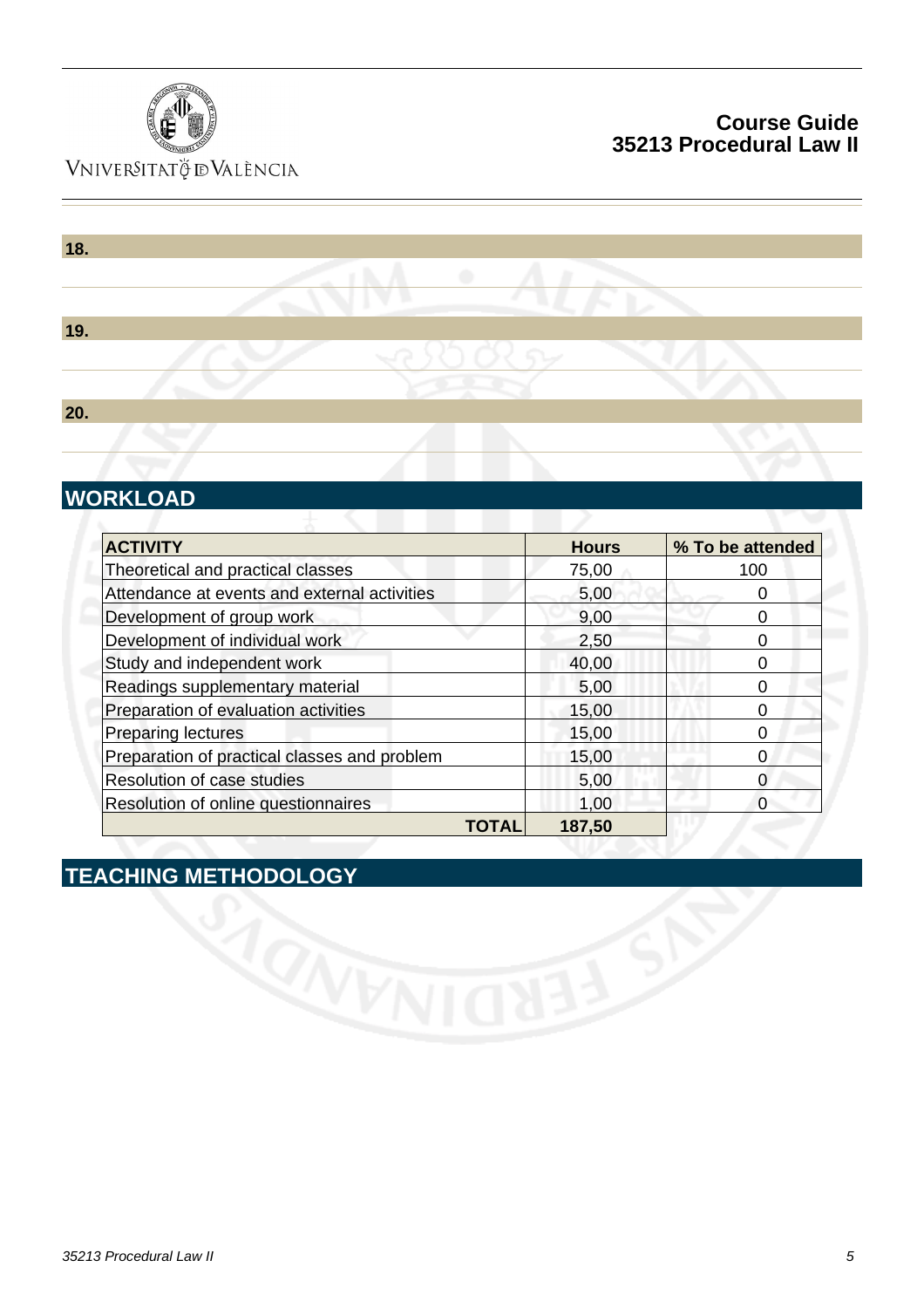

### VNIVERSITATÖ ID VALÈNCIA

## **Course Guide 35213 Procedural Law II**

Showroom theorists. The / The Professor / to expose and explain those key elements that should guide students in the study and understanding of the subject. The student, meanwhile, should actively engage in the learning process through reading, before the teacher's explanation / a, or class, depending on the organization of teaching time, of those materials, manuals, monographs or texts provided or indicated previously.

Activities implemented: will consist of the comment statements or news releases, case resolution, completion of questionnaires, analysis of procedural issues, etc.. through which the student must develop the skills mentioned above. These activities may either be complementary to the exposure of knowledge by the / the teacher / a, or focus on specific agenda items of the subject that will not be subject to exposure by the teacher. These activities will be participatory and each teacher / to indicate, where appropriate, which will be evaluated. Through the same will be introduced and inure to the student in handling those materials and techniques of the discipline.

Activities outside the classroom:

Complementary activities such as seminars, tutorials collective visits to courts, etc.., Is programmed in the context of the subject and will include specific activities of the subject or interdisciplinary or cross, and always in coordination with the groups of the same subject or other subjects. Where appropriate, the teacher should indicate whether they are being evaluated.

Directed activities: For both the theoretical exposure monitoring and the implementation of the activities implemented, the teacher / to indicate which readings, seeking rulings or case preparation, etc., Will the student. Although not the subject of work in the classroom, the teacher may also set within the volume of student work, other activities that serve to reinforce or review the knowledge acquired by the student.

Attendance at unscheduled tutoring: For questions on any topic or aspect of the subject and its method of work, students may attend at the scheduled time for each teacher, tutoring unscheduled fix every teacher.

## **EVALUATION**

The final mark will be the result of adding the points obtained in the exam or exams aimed to assess the theoretical and practical knowledge and the points obtained by doing the different activities planned as a matter of continuous assessment.

Specifically, the final mark will consist of:

Up to a 30 %, the points obtained by doing the activities planned as matter of continuous assessment.

Up to a 70 %, the points obtained in the exam or exams aimed to assess the theoretical and practical knowledge.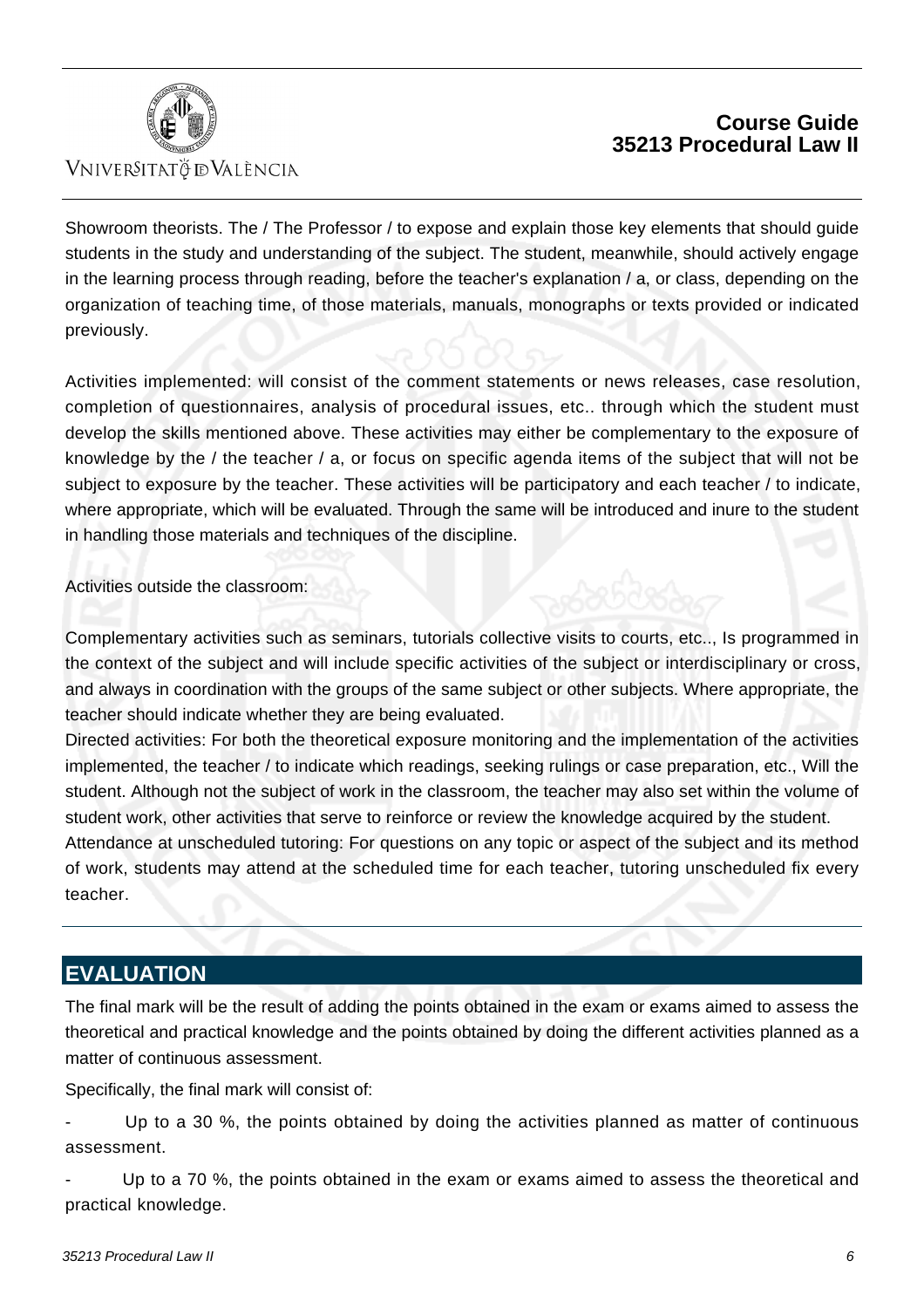



### VNIVERSITATÖ ID VALÈNCIA

The points obtained from the continuous assessment will not be added to the points obtained in the exams if the second ones do not reach, at least, a 50 % of the punctuation established for that kind of assessment, either adding the points obtained in the approved partial exam to the points obtained in the final exam or taking in account the points obtained in the final exam.

Activities planned as mater of continuous assessment and its evaluation

The continuous assessment will assess the students work in some activities related to the subject -matter of the course, that will be planned in the annex to the academic guide beside the criteria to assess them.

According to the Protocol for Degrees of the Faculty of Law of the University of Valencia, it is recommended to include, at least, three activities to be assessed consisting, among others, of discussing cases, answering question papers, doing summaries of some contents of the course and giving short speeches in the classroom.

The professor in charge of the groups that participate in interdisciplinary workshops or planned complementary activities will indicate in the annex of the academic guide if that participation will be considered as a part of the continuous assessment.

In the annex to the academic guide of every group will be determined if the lack or the negative evaluation of the activities subjected to continuous assessment will be recoverable. That will depend on the feature of the activity at issue.

Assessment of theoretical and practical knowledge will be the result of:

- One partial exam, that will take place according to the schedule of exams approved by the Faculty for the first semester. That exam will be qualifying regarding the contents of the course included in that exam if the points obtained reach, at least, the 50 % of the points assigned to the partial exam. That qualifying effect will be valid for both the first and the second call of the final exam.

One final exam, that, depending on the result of the partial exam, will deal with the contents that were not matter of the partial exam or with all the contents that should be assessed by exams in the course.

In the annex to the academic guide will be determine the points assigned to the partial and to the final exam in the assessment of the theoretical and practical knowledge.

In the annex of the academic guide will be determine if some of the mentioned exams will be done orally.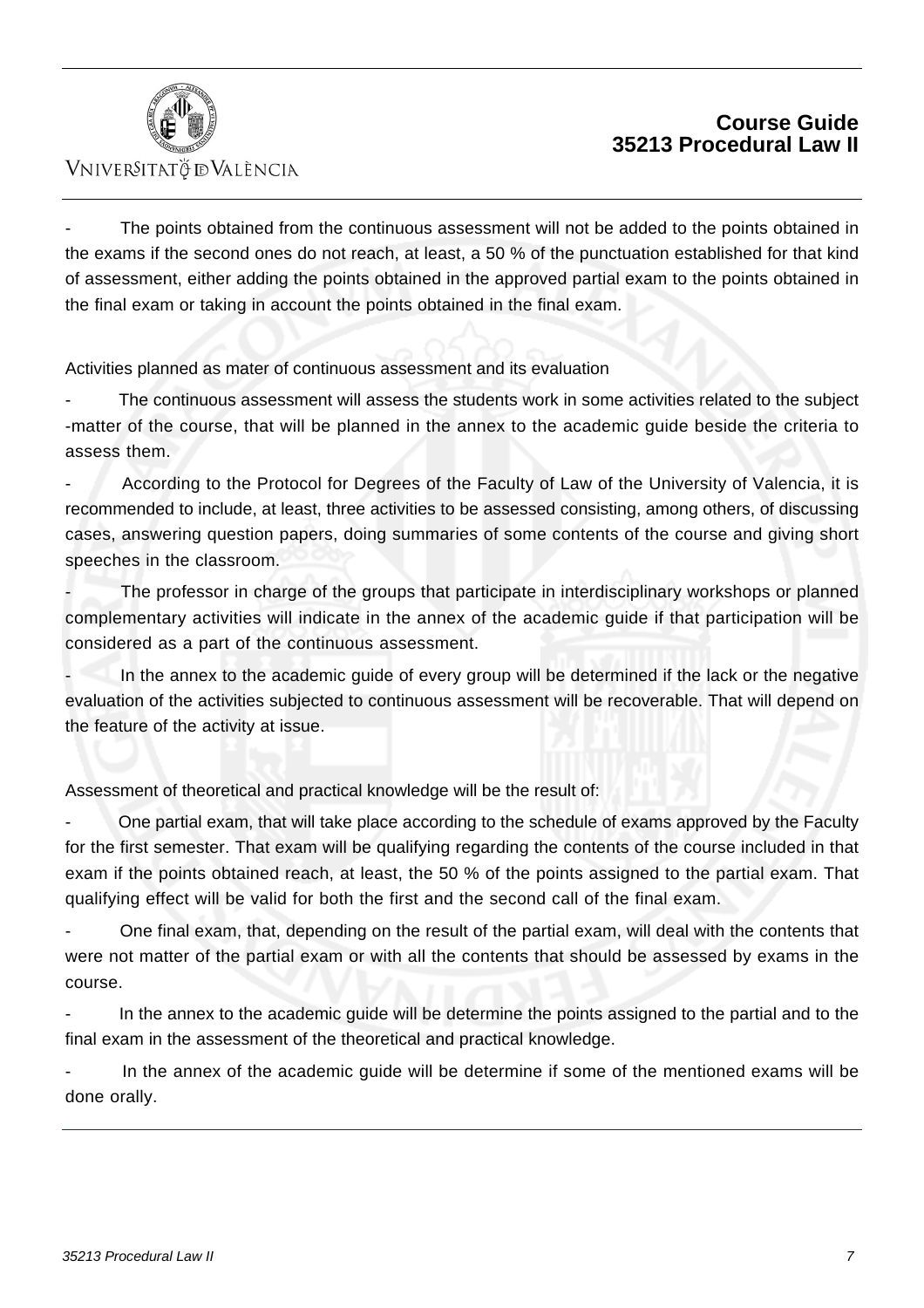



Vniver§itatğ dValència

## **REFERENCES**

#### **Basic**

- - ARMENTA DEU, T., Lecciones de Derecho Procesal Civil, Ed. Marcial Pons, última edición.

- DE LA OLIVA SANTOS, A., DÍEZ-PICAZO GIMÉNÉZ, I., VEGAS TORRES, J., Curso de Derecho Procesal Civil, I y II, Ed. Centro de Estudios Ramón Areces, última edición.

- GARBERÍ LLOBREGAT, J., Derecho Procesal Civil, Ed. Bosch, última edición.

- GIMENO SENDRA, V., Derecho procesal civil, I (El proceso de declaración), II (Los procesos especiales), Ed. Castillo de Luna, Ediciones Jurídicas, última edición.

- MONTERO AROCA, J., GÓMEZ COLOMER, J.L., BARONA VILAR, S., CALDERÓN CUADRADO, Mª. P., Derecho Jurisdiccional II, Proceso Civil, Ed. Tirant lo Blanch, última edición.

- MORENO CATENA, V., CORTÉS DOMÍNGUEZ, V., Derecho Procesal Civil. Parte General, Derecho Procesal Civil. Parte Especial, Ed. Tirant lo Blanch, última edición.

- NIEVA FENOLL, J., Derecho Procesal II. Proceso civil, Ed. Marcial Pons, última edición.

- ORTELLS RAMOS, M., BONET NAVARRO, J., MARTÍN PASTOR, J., MASCARELL NAVARRO, M.J., CÁMARA RUÍZ, J., JUAN SÁNCHEZ, R., BELLIDO PENADÉS, R., CUCARELLA GALIANA, L., ARMENGOT VILAPLANA, A., Derecho Procesal Civil, Ed. Aranzadi-Thomson Reuters, última edición.

- RAMOS MÉNDEZ, F., Eniuiciamiento Civil ¿Cómo gestionar los procesos civiles?, I y II, Ed. Atelier, última edición.

#### **Additional**

- - Bases de datos: las que son accesibles en bases de datos DERECHO de la Biblioteca de Ciencias Sociales Gregori Mayans, a las que las y los estudiantes de la Universitat de València pueden acceder libremente

- Webs útiles:

http://europa.eu/legislation\_summaries/justice\_freedom\_security/judicial\_cooperation\_in\_civil\_matter s/index\_es.htm

http://ec.europa.eu/civiljustice/index\_es.htm

http://www.prontuario.org/

http://www.poderjudicial.es/cgpj/es/Poder\_Judicial

- Normas: Diario oficial de la Unión Europea: http://eur-lex.europa.eu BOE: http://www.boe.es

- Jurisprudencia:

Tribunal Constitucional: http://hj.tribunalconstitucional.es/

Tribunal de Justicia de la Unión Europea:

http://curia.europa.eu/jcms/jcms/j\_6/pagina-principal

Tribunal Supremo y otros tribunales españoles (Cendoj): http://www.poderjudicial.es/search/index.jsp Humanos: http://www.derechoshumanos.net/tribunales/TribunalEuropeoDerechosHumanos-TEDH.htm

### **ADDENDUM COVID-19**